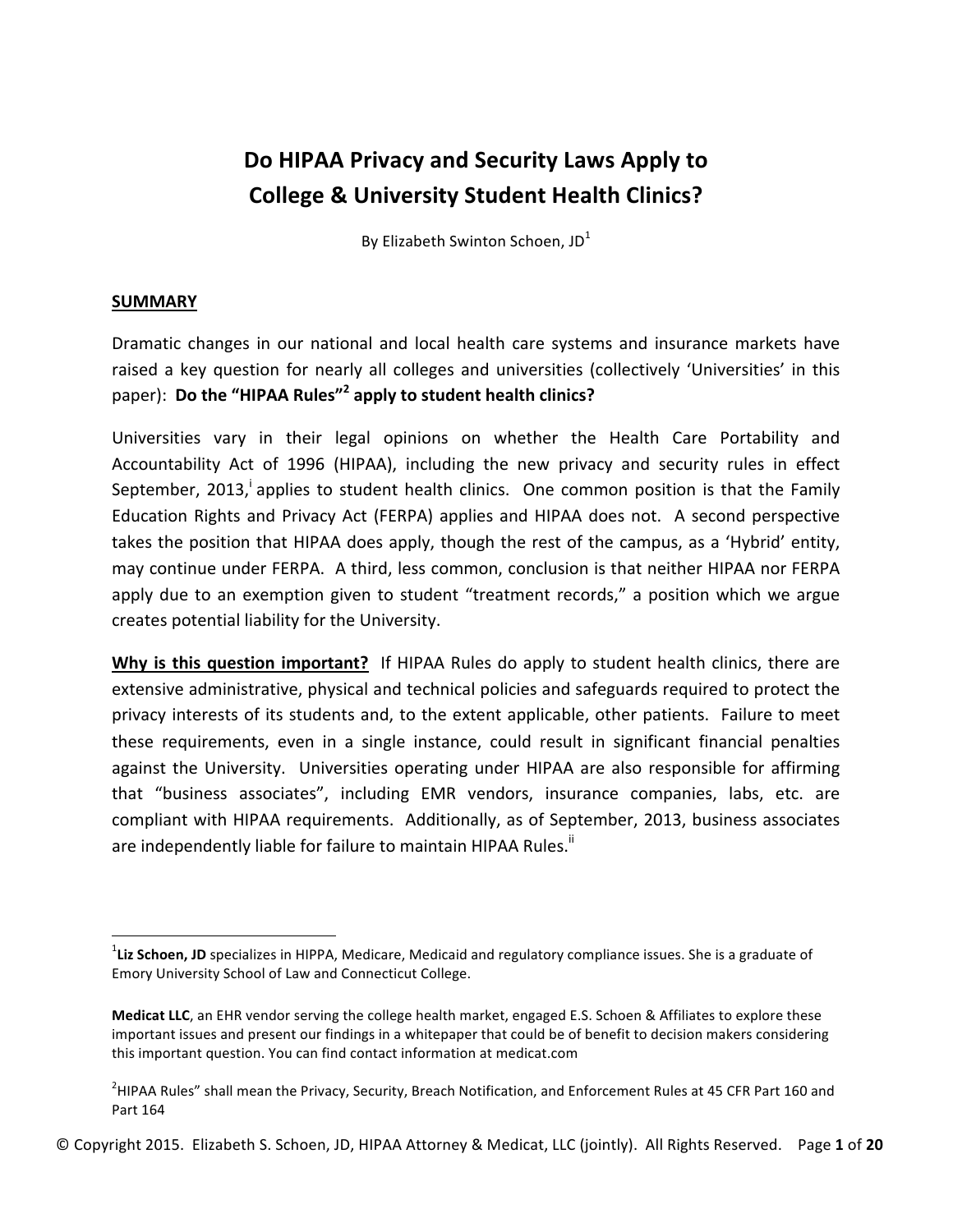**Remaining Conundrums:** Because the application of these regulations is relatively new, especially those in effect as of September, 2013, there are a number of grey areas regarding the application of HIPAA or FERPA that remain untested by regulatory agencies. To sort through these widely contrasting perspectives and conundrums, one needs a basic understanding of the HIPAA and FERPA laws. This paper will review those basics and then address practical questions that have been raised by student health center staff or University counsel who are struggling with the HIPAA vs. FERPA dilemma.

Lastly, given the major changes in our health care clinics and insurance marketplace, we consider whether applying HIPAA to student health clinics as a long-term objective may ultimately be a good practice for Universities and their business associates, even if current regulations clearly permit compliance under FERPA.

> Disclaimer: This Paper was drafted for non-attorneys and is not intended as legal advice. It provides the reader with an overview of the HIPAA and FERPA regulations with respect to questions raised regarding student health clinics. It is recommended that the reader seek appropriate legal advice regarding the specific facts of their organization. This paper was prepared in September 2013. Future laws, regulations and policies may change. While some citations are made, others have been intentionally left out of the paper. Please send questions or comments **to whitepapers@medicat.com**.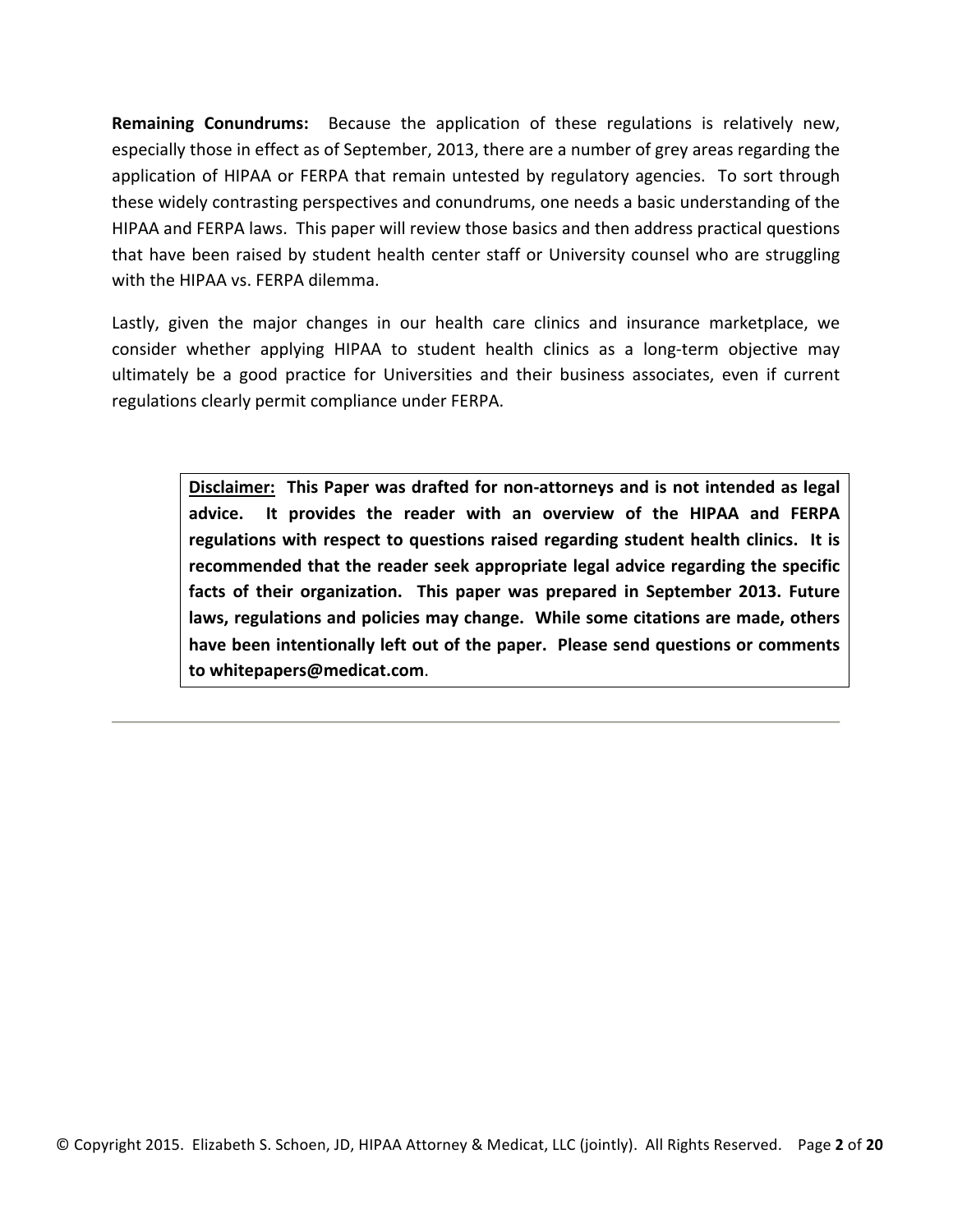## **Table of Contents**

## **I** The HIPAA BASICSs a. What do the HIPAA Rules Regulate? b. How are PHI and e-PHI defined? c. What Does HIPAA Apply to? d. What are the Penalties for not Complying with HIPAA? e. Who Enforces HIPAA f. Examples That Covered Entities and Their Business Associates Must do to Comply with HIPAA g. Encryption and Destruction: Two Exceptions to HIPAA's Breach Notification Rules h. Hybrid Entity under HIPAA **5 II** The FERPA BASICS a. What is Regulated under FERPA and Who Regulates FERPA? b. "Education" Records under FERPA. c. What is "Personally Identifiable Information" under FERPA? d. What are the Penalties for Violating FERPA? **8 III FRAMING THE ARGUMENTS AND UNDERSTANDING THE GREY AREAS** a. "Treatment Records" - An Implausibly Narrow Exception b. "Treatment Records" in Practice - A Narrow Definition **9 IV PRACTICAL QUESTIONS RAISED A. Application of HIPAA vs. FERPA to Student Health Clinics** 1. When does FERPA Apply to Student Health Clinics and When does HIPAA Apply? 2. If not for FERPA, HIPAA Would Apply to a Student Health Clinic a. Is a Student Health Clinic a Covered Entity under HIPAA? b. Are Student Health Clinics "Health Care Providers" under HIPAA? c. Is a Postsecondary Education Institution a "Hybrid Entity" under HIPAA? 3. HIPAA Implications If Treating Non-Students a. What if an Employee of the University Receives Services from the Student Health Clinic? **10**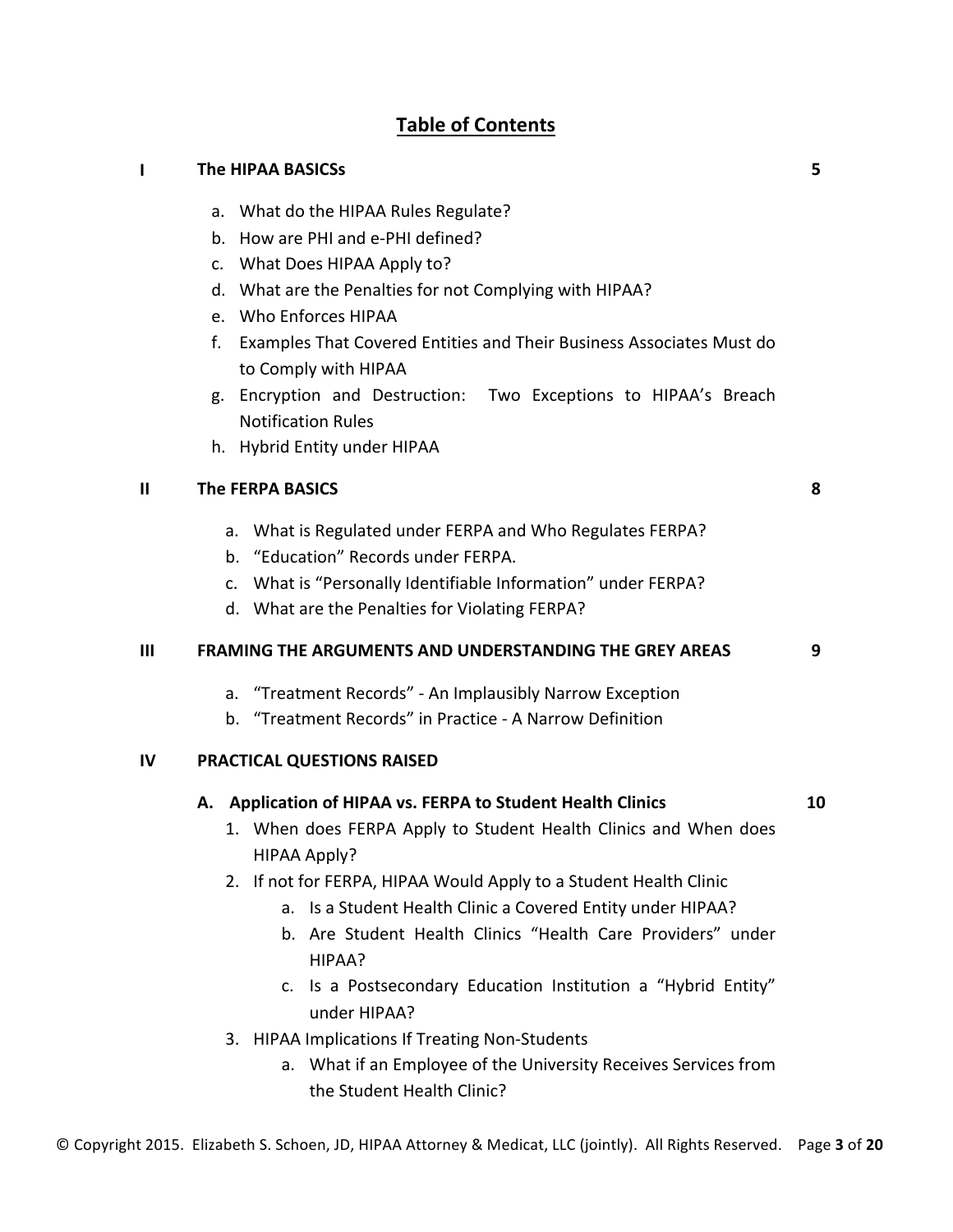- b. What if a Patient at a Student Health Clinic is both a Student and Employee?
- c. What if a Student Health Clinic Treats Patients who are neither Employees nor Students, such as Employee Family Members or the Public?

## **B. Disclosure of Student Health Records to External Providers and Insurance Companies**

- 1. What Happens when a Student Health Record is Disclosed to an External Provider as a Referral for Treatment? **14**
- 2. What Happens when a Student Health Clinic bills a Third Party Insurance Company?
- 3. What if a University Provides its Own Health Plan to Students?
- 4. What Happens if a Student Health Clinic Uses a Third Party Billing Service to Manage Insurance Claims?

#### **C. An University's Use of Third Party Vendors to Manage EMR Services**

1. Is HIPAA Implicated if a University Purchases EMR Software and Maintains the Software and Database on the University's Server?

**15**

- 2. What is Encryption and when should it be Used to Protect a University if it is Hosting Software and Databases Themselves?
- 3. What Happens if a University Purchases EMR Hosted Software and the EMR Company Maintains the Database on the EMR Company's Server via the "Cloud"?
- 4. What is required for a University when PHI is Shared Electronically with Outside Vendors such as Laboratories, Radiology Practices, or Pharmacies?
- 5. What are the Implications of e-Prescribing through an EMR Vendor?
- 6. What is an EMR Company's Role if it provides an Interface to the Outside Vendors in Question 5?
- 7. Is there a Difference if a University Directly Contracts with an e-Claims Clearinghouse versus having their EMR Vendor Contract with the e-Claims Clearinghouse as part of the EMR Company's Bundled Service?

#### **V CONCLUSION 19**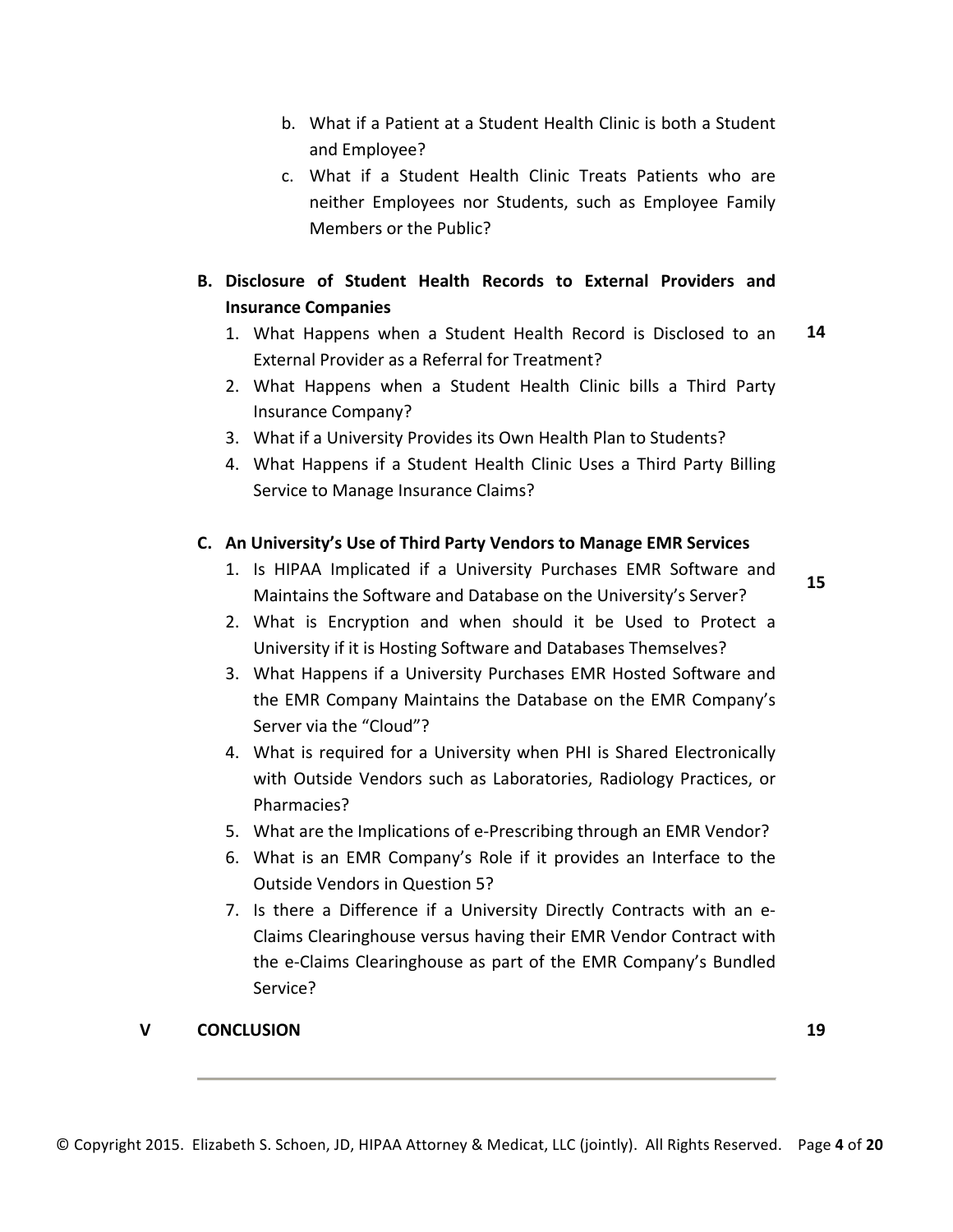#### **I.** THE HIPAA BASICS

Since 1996, the enactment of HIPAA and its subsequent federal regulations, "covered entities" (e.g. hospitals, outpatient clinics, insurance companies, physician offices) have had to comply with the privacy and security requirements under HIPAA. Here are some basic HIPAA facts.<sup>3</sup>

#### a. What Do the HIPAA Rules Regulate?

The HIPAA Rules regulate privacy and security of "protected health information" (PHI) that is created, maintained and transmitted by "covered entities" or "business associates" as part of their healthcare operations. It is essential to understand that the privacy regulations apply to both non-electronic and electronic PHI which includes individually identifiable information such as names, social security numbers, diagnostic codes, demographic information). For example, the privacy regulations can apply to paper copies of medical records and billing information as well as electronic copies. In contrast, the HIPAA security regulations only apply to electronic health information (e-PHI). This is important since the security regulations are much more stringent than the privacy regulations.

#### b. How are PHI and e-PHI Defined?

HIPAA defines PHI as "individually identifiable health information" which is transmitted

- By electronic media;
- Maintained in electronic media; or
- Transmitted or maintained in any other form or medium. $^{\text{III}}$

Electronic PHI (e-PHI) is information that falls within the first two bullets above. Under HIPAA, "individually identifiable health information" is defined as information that relates to the past, present, or future health of an individual, or to the payment for the provision of health care to that individual, that either directly identifies the individual or provides reason to believe the information can be used to identify the individual.<sup> $v$ </sup>

#### c. What does HIPAA Apply to?

<u> Andrew Maria (1989)</u>

The HIPAA Rules apply to "covered entities" and "business associates." Covered entities include health care providers such as hospitals, outpatient clinics, physician practices, psychiatric clinics) as well as insurance companies like HMOs, Medicaid, Medicare, TriCare, Managed Care organizations.

<sup>©</sup> Copyright 2015. Elizabeth S. Schoen, JD, HIPAA Attorney & Medicat, LLC (jointly). All Rights Reserved. Page 5 of 20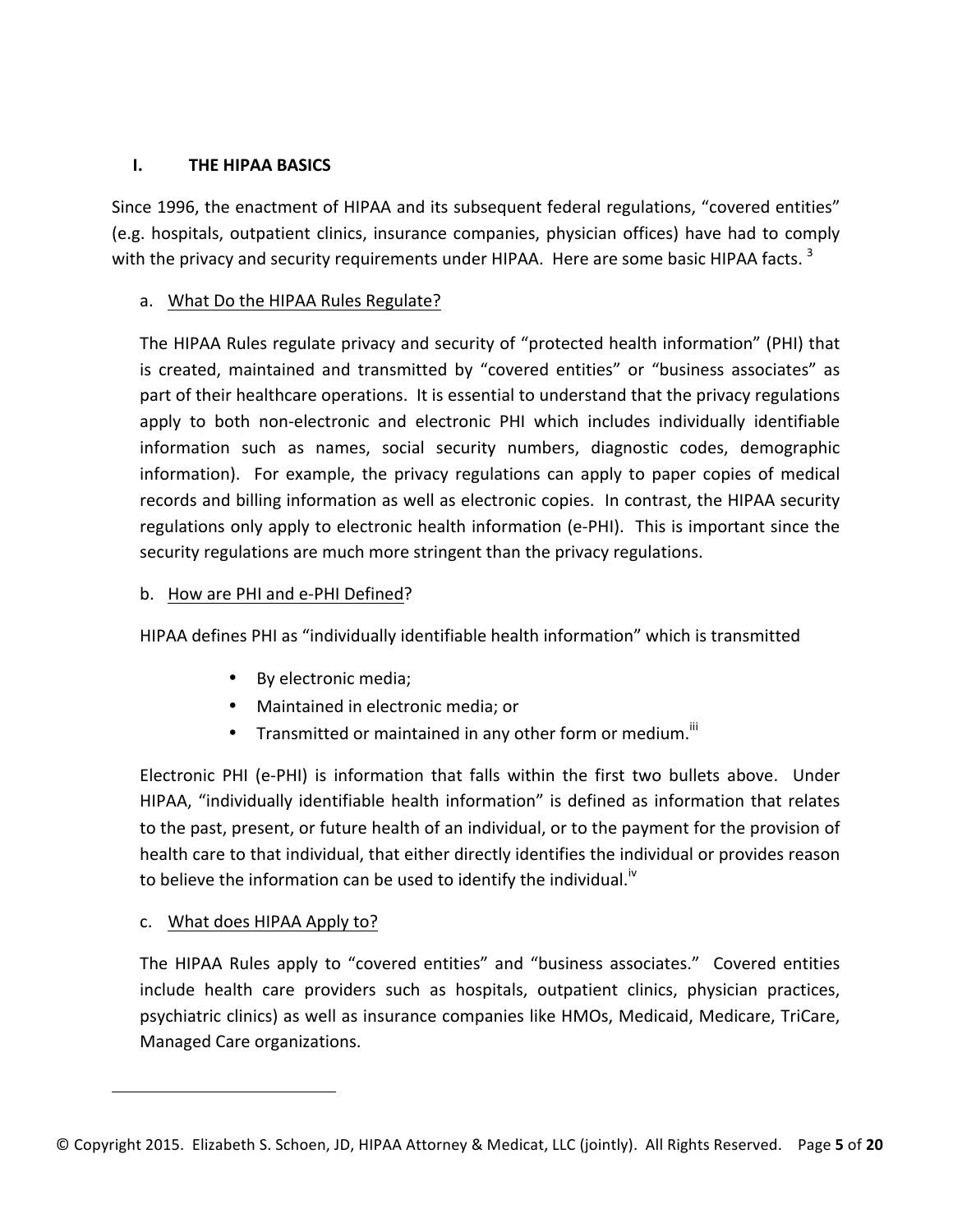The HIPAA Rules also apply to "business associates" of covered entities who are vendors of covered entities that provide a service to the covered entity and have access to the covered entity's PHI. Examples of business associates include:

- software companies that provide maintenance services for electronic health records;
- e-prescribing gateway companies or other entities that provides the transmission of data services involving PHI;
- attorneys, consultants and accountants who have access to their clients protected health information;
- shredding companies, transcription services, billing services;
- health information exchange organizations.

Entities not considered business associates. Entities that act as mere conduits for the transmission of PHI may not be considered business associates.<sup>V</sup> The government has provided the following example: data transmission organizations that act as mere conduits for the transport of PHI but do not access the information other than on a random or infrequent basis are not business associates.<sup>vi</sup>

The 2013 HIPAA Rules require that there be a written contract between a covered entity and their business associates<sup>vii</sup> and mandate that certain provisions be in the contract and that business associates are directly liable for non-compliance with HIPAA under the law of agency. <sup>viii</sup>

#### d. What are the Penalties for not Complying with HIPAA?

The penalties for not complying with HIPAA can be significant. The government has specifically stated that a covered entity or their business associate who "willfully neglect" to comply with HIPAA can be liable for as much as 1.5 million dollars.<sup>ix</sup> Liability can result not only from a specific breach of a patient's privacy and security but also for failing to comply with the administrative and technical safeguards of the HIPAA rules.<sup>x</sup> For example, failing to have required policies and procedures and train staff on the HIPAA rules could violate HIPAA laws. 

Business associates and their subcontractors are now directly liable for HIPAA violations.<sup>xi</sup> For example, if a business associate such as an EMR vendor fails to comply with the HIPAA regulations, the covered entity can be directly liable for the business associates breaches as well as the business associate. This is what is termed "downstream" liability.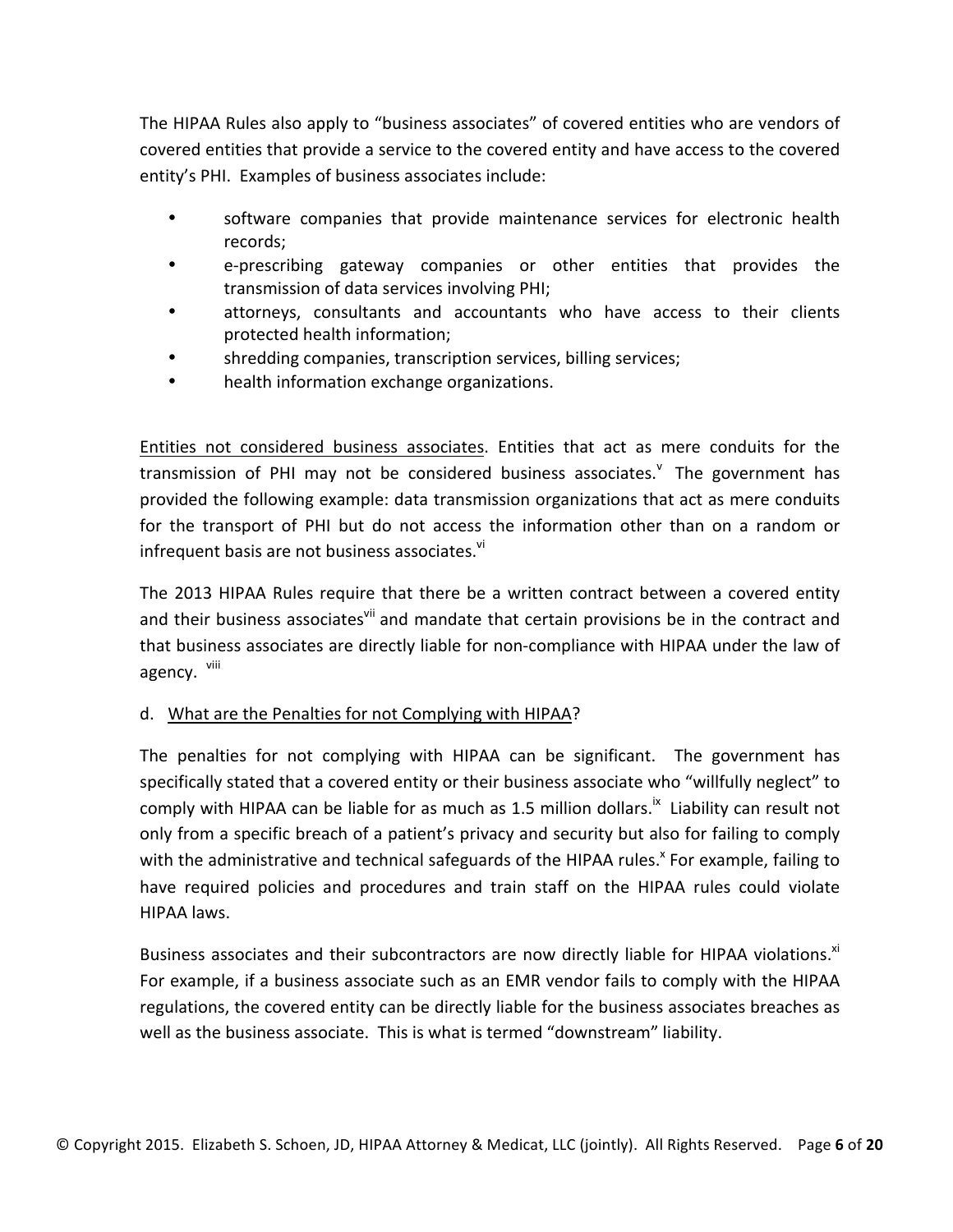#### e. Who Enforces HIPAA?

Under HIPAA, Congress delegated to the U.S. Department of Health and Human Services (HHS) the authority to create regulations and enforce them. In 2009, HHS gave the regulatory and enforcement authority to the Office of Civil Rights (OCR) which has the authority to impose civil monetary penalties (CMPs) against a covered entity or business associate that fails to comply with the regulations.

This is significant since OCR does not have to file a lawsuit in federal court to impose fines against an individual or entity that breaches HIPAA.<sup>xii</sup> Rather, OCR only has to go through an administrative enforcement process. If a covered entity or a provider fails to appeal an adverse determination by OCR for HIPAA violations, the decision becomes final.<sup>xiii</sup>

## f. Examples of What Covered Entities and Their Business Associates Must do to Comply with HIPAA?

Covered entities and their business associates must have appropriate administrative, physical and technical safeguards to comply with the HIPAA Rules.<sup>xiv</sup> These include having policies and procedures, conducting risk assessments, training staff, complying with the breach notification rules (and conducting internal investigations of each breach), and having written agreements between covered entities and business associates.

#### g. Encryption and Destruction: Two Exceptions to HIPAA's Breach Notification Rules

The 2009 and 2013 HIPAA regulations created extensive requirements that both covered entities and business associates must undergo if they suspect or are made aware of a potential breach of an individual or group's privacy or security. $^{x}$  These rules further require that if there is a breach, the covered entity must notify the individual(s), the government, and if 500 or more records are involved, the media.<sup>xvi</sup>

There are two important exceptions to these rules: encryption and destruction. In 2009, HHS issued a guidance<sup>xvii</sup>identifying that encryption and destruction are two methods that render PHI "secure". As a result, HHS declared that use of these methods were exempt from the breach notification obligations, a practice that every covered entity or business associate should strive towards.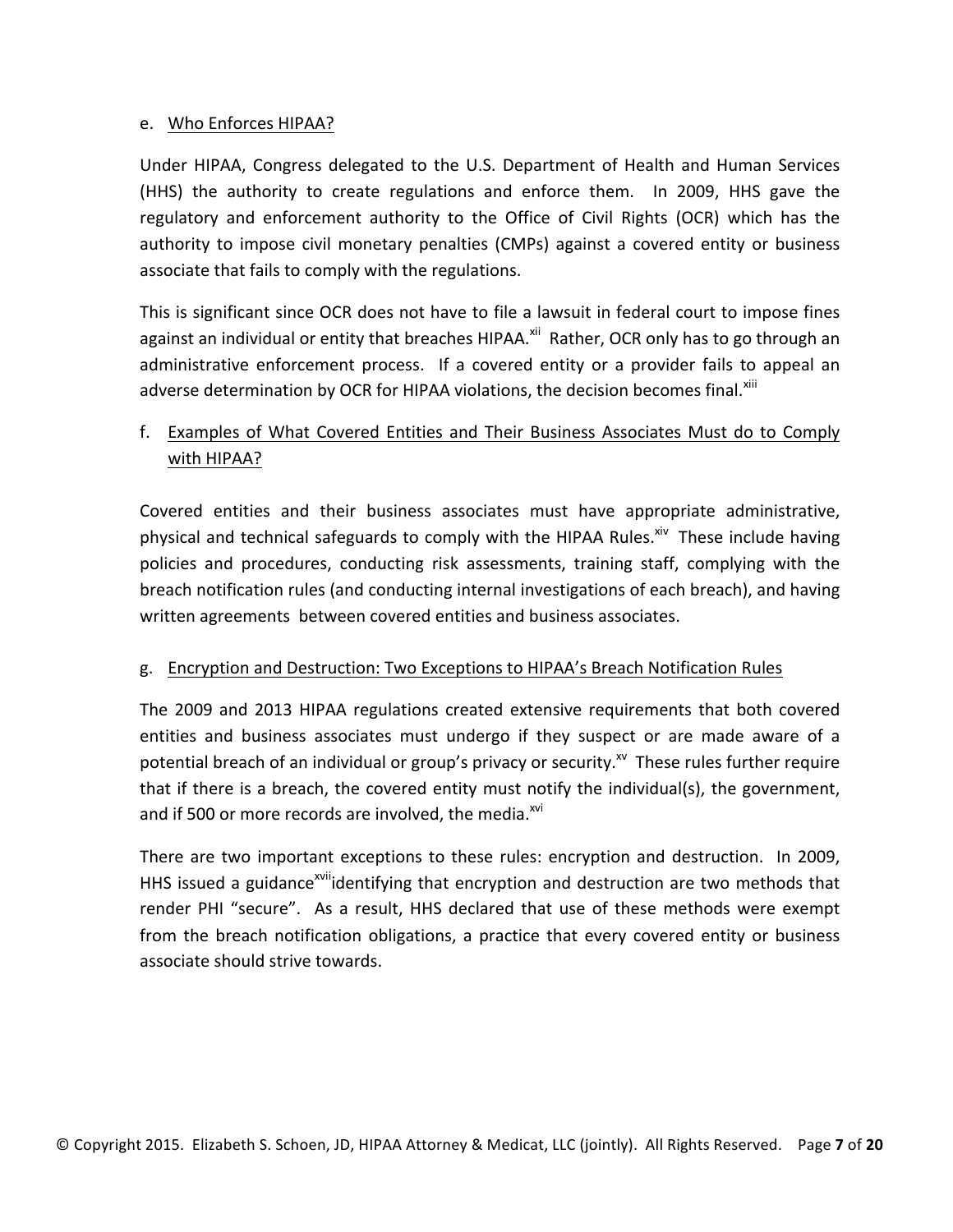**Practice Tip for Covered Entities and Business Associates**: To avoid having to undergo the burdensome and potentially damaging process of notifying individuals and others of a *breach, use of encryption is recommended in all transmissions of data (at rest and in motion)* that would involve PHI. For example, all PHI for hosted Medicat clients are encrypted not only during transmission, but also within the database itself (at rest).

## h. What is a Hybrid Entity Under HIPAA?

The term "hybrid entity" refers to an entity that has both "covered" and "non-covered" entities in its business organization.<sup>xviii</sup> Under HIPAA, "covered functions" means a function that makes the entity a HIPAA covered entity (i.e., the entity is a health plan, a health care clearinghouse or a health care provider). Xix A "health care component" is an operational component of a covered entity that uses or discloses protected health information. For example: a University may perform business activities that include both covered functions (e.g., owning and operating hospitals and student health clinics), and other non-covered health functions (e.g., university academic administration and residential halls.) $^{xx}$ 

The 2013 HIPAA regulations now mandate that the healthcare component of a hybrid entity must include all relevant business associate functions within the entity (e.g. a university IT department supporting the health center's EMR system, including access to the health record database), who must also comply with HIPAA.<sup>xxi</sup>

## **THE FERPA BASICS**

## a. What is Regulated under FERPA and Who Regulates FERPA

The purpose of FERPA is to protect the privacy of student "education" records.<sup>xxii</sup> FERPA applies to educational agencies and institutions that receive funds under any program administered by the Department of Education (DOE), including loans and grants to students.<sup>xxiii</sup> By this definition, nearly all private and public post-secondary institutions; including medical and other professional schools, fall under FERPA regulation.

## b. "Education" Records under FERPA

FERPA regulates "education records" which is defined broadly. Education records include, but are not limited to, records that are:

- Directly related to the student;
- Maintained by an educational agency or institution or party acting for the agency or institution;
- Special educational records relating to disabilities under IDEA; and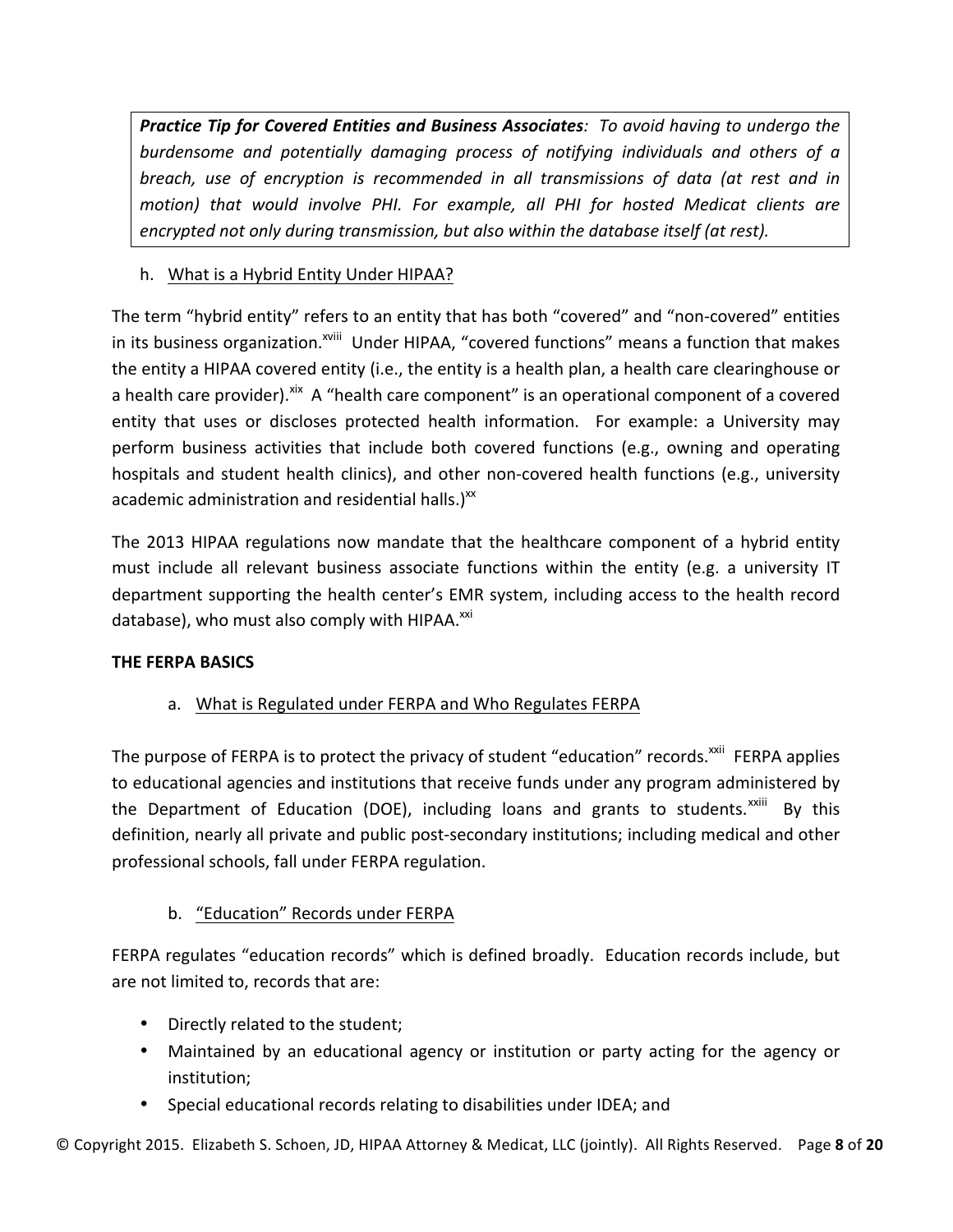• Records that do not qualify as "treatment records" since they have been disclosed for purposes other than treatment or shared with non-treating health care workers (this treatment record exception and its implications are addressed in detail below.) $x_{av}$ 

## c. What is "Personally Identifiable Information" under FERPA?

Some of FERPA's protections apply to "personally identifiable information" contained within education records. Personally identifiable information under FERPA includes, but is not limited to:

- the student's name;
- the name of the student's parent or other family members;
- the address of the student or student's family
- a personal identifier, such as the student's social security number, student number, or biometric record;
- other indirect identifiers, such as the student's date of birth, place of birth, and mother's maiden name;
- other information, that, alone or in combination, is linked or linkable to a specific student that would allow a reasonable person in the school community, who does not have personal knowledge of the relevant circumstances, to identify the student with reasonable certainty; or
- information requested by a person who the educational agency or institution reasonably believes knows the identity of the student to whom the education record  $relates.$ <sup>xxv</sup>

#### d. What are the Penalties for Violating FERPA?

FERPA violations are complaint driven (e.g. can only be initiated if a complaint is filed by a student or parent).<sup>xxvi</sup> The DOE has the authority to pull funds issued by the DOE from an educational institution that violates FERPA.<sup>xxvii</sup> The termination of funding may only occur if the DOE determines that the University failed to comply with FERPA and that compliance cannot be accomplished voluntarily.<sup>xxviii</sup>

#### **II. FRAMING THE ARGUMENTS AND UNDERSTANDING THE GREY AREAS**

To understand the grey areas in the HIPAA vs. FERPA debate, it is necessary to understand how HHS defines "PHI." In defining "PHI", HHS created two exceptions: (1) "Education records" as defined under FERPA and (2) "Treatment records" as defined under FERPA<sup>xxix</sup>.

#### a. "Treatment Records" – An Implausibly Narrow Exception

If a treatment record remains true to its very narrow definition as, "records on a student who is 18 years of age or older (i) made or maintained by a physician, psychiatrist, psychologist, or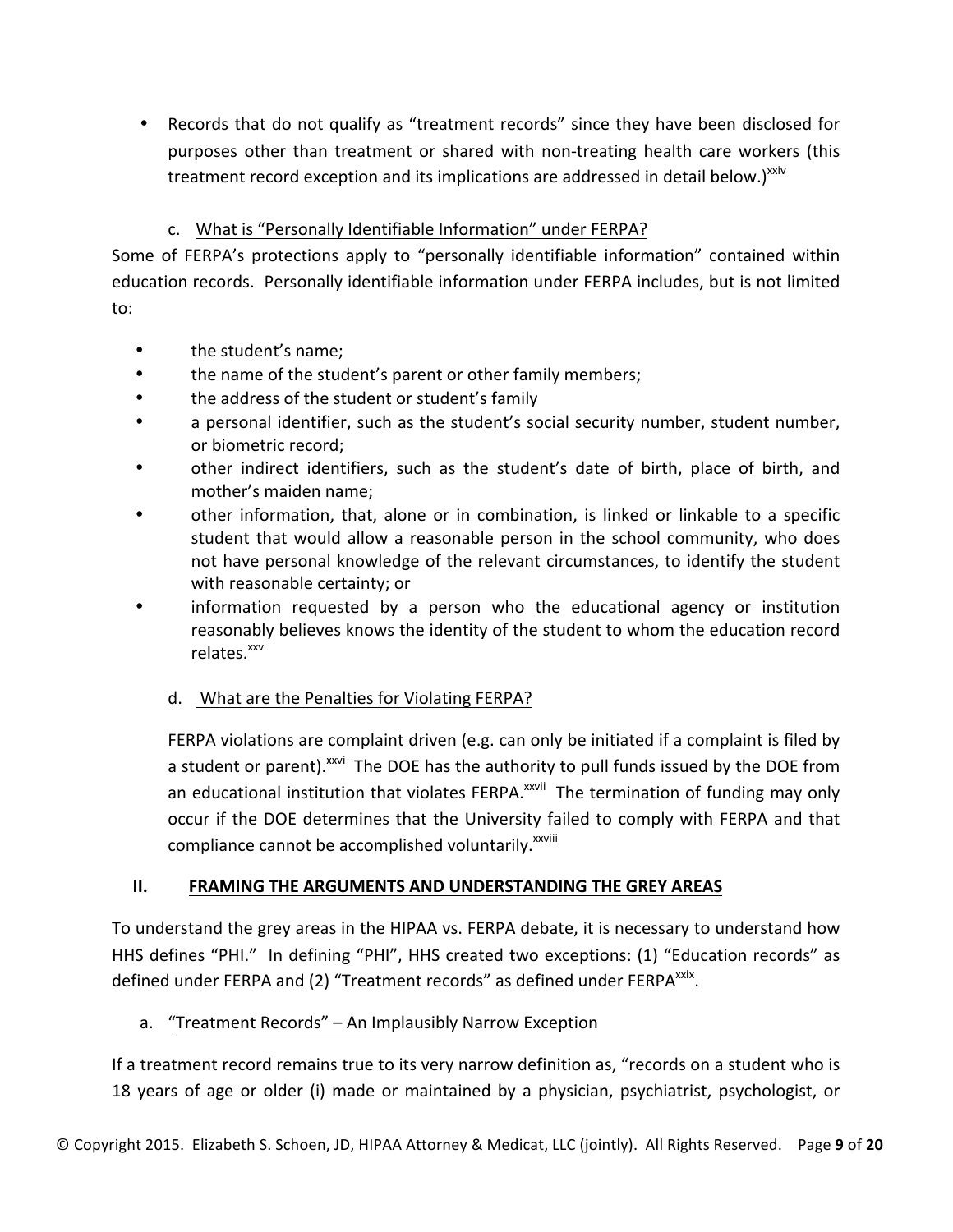other recognized professional or paraprofessional acting in his or her professional capacity or assisting in a professional capacity; (ii) made, maintained or used only in connection with treatment of the student AND (iii) disclosed only to individual providing the treatment."<sup>xxx</sup> they are not subject to either HIPAA or FERPA. Hence, such treatment records become a category unto themselves - a 'no man's land' where there is arguably no regulatory oversight by either HIPAA or FERPA. However, we believe that this definition is implausible to defend in practice.

## b. "Treatment Records" in Practice  $-$  a Narrow Definition.

If a treatment record is disclosed by a university for reasons other than treatment (such as billing) or to persons not involved in the student's treatment, it becomes an "education" record and subject to FERPA.<sup>xxxi</sup> Even if no insurance billing is involved, we believe that student health records maintained within an EMR do not satisfy the strict definition of "treatment records." In our reading, the only way to truly satisfy the definition of "treatment record", is for each physician to keep the paper medical records of students she treats locked-up in her office and only share it with another physician who is directly involved with the treatment of that particular student and then only with the student's permission<sup>xxxii</sup>. In fact, sharing the paper chart with the student himself may violate the "treatment record" definition.<sup>xxxiii</sup>

An EMR system, by definition, provides general access to multiple, albeit with permission, health center staff to all student health records. Consequently, use of an EMR fails the definition of treatment records under FERPA because it violates the specific provider-to-patient direct treatment requirement.

With an EMR, these are "educational records" under FERPA (unless it is determined that HIPAA applies.). Additionally, providing students access to their own health records through a secure patient portal may further violate the treatment record standard.

As a result, those Universities who take the position that student health records are not subject to either HIPAA or FERPA because their student health records constitute "treatment" records may find themselves in a perilous position since the definition and practical application of treatment records are extremely narrow. Additionally, failure to comply with either HIPAA or FERPA on a technicality that clearly obviates the regulatory intent of both laws could leave that University exposed to potential liability in addition to negative publicity.

## **III. PRACTICAL QUESTIONS RAISED**

We have divided these questions into three different categories.

- A. Application of HIPAA vs. FERPA to Student Health Clinics
- B. Disclosure of Student Health Records to External Providers and Insurance Companies.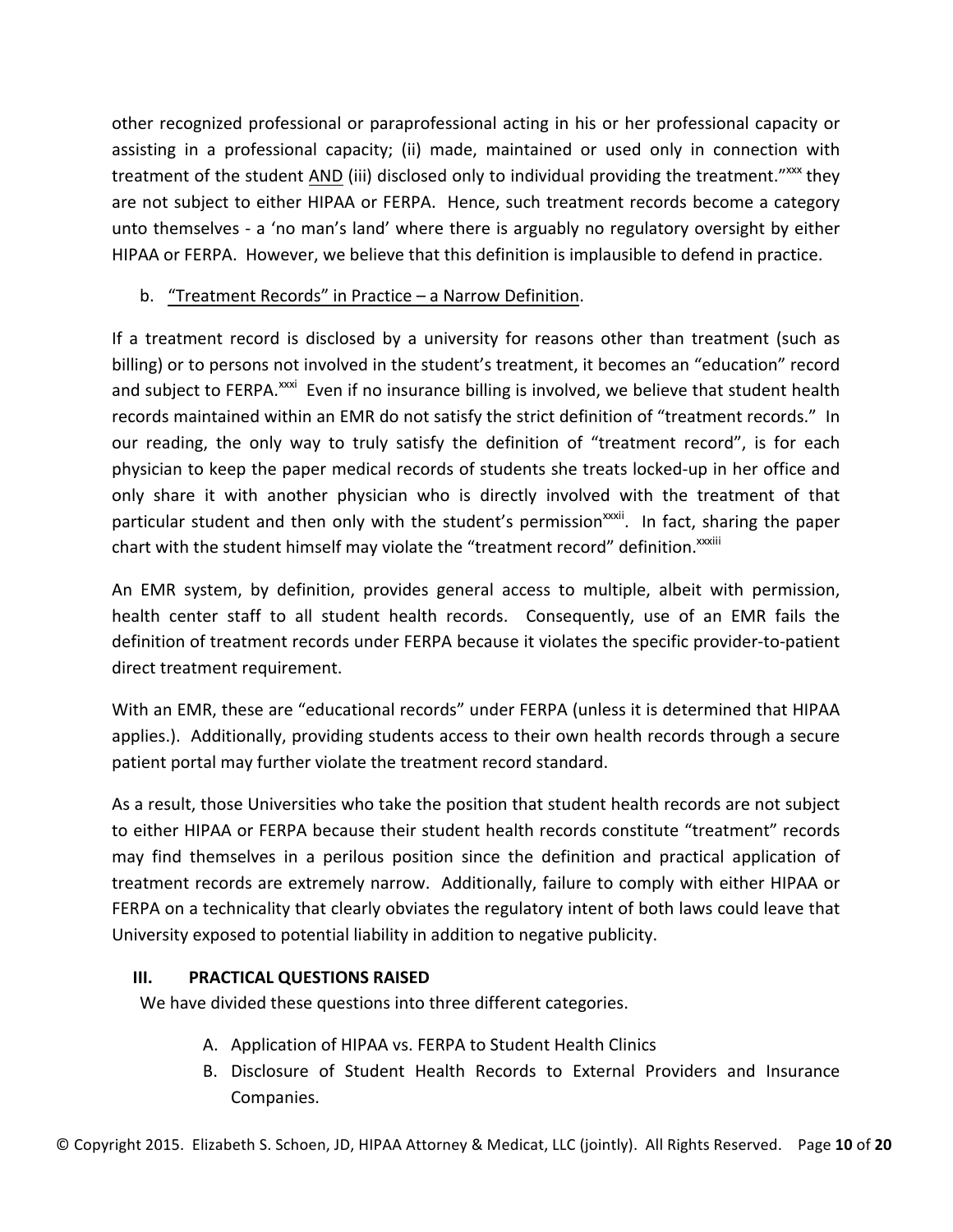## C. An University's Use of Third Party Vendors to Manage or Support EMR Services.

#### A. Application of HIPAA vs. FERPA to Student Health Clinics.

#### **1.** When Does FERPA Apply to Student Health Clinics and When Does HIPAA Apply?

To answer this question, it is important to understand the difference between a health record (medical and billing information of a patient) and the type of entity that provides the medical services.

FERPA governs the type of record involved. In the context of a student health clinic, FERPA typically applies to a student health record since it would fall under the definition of an "education" record. Education records include records, files, documents, and other materials that contain information directly related to a student and are maintained by an educational institution**.**

But for the fact that a student health record qualifies as an "educational" record under FERPA, it would be subject to HIPAA. Additionally, a student health record cannot be subject to HIPAA and FERPA at the same time since the HIPAA law specifically exempts educational records from the definition of PHI.

In contrast, HIPAA governs both the type of record involved (excepting "education" and "treatment" records under FERPA) and the type of entity (e.g. "covered entities"). As a result, if a health record is not exempt under FERPA, HIPAA will apply if it meets the definitions of PHI and covered entities.

#### 2. If not for FERPA, HIPAA Would Apply to a Student Health Clinic

#### a. Is a Student Health Clinic a Covered Entity Under HIPAA?

In order for HIPAA regulations to apply to it, a student health clinic must be a covered entity. Covered entities include health care providers who transmit any health information in electronic form in connection with the following types of transactions (*emphasis added*):

- health care claims or equivalent encounter information;
- health care payment and remittance advice
- coordination of benefits:
- health care claim status;
- enrollment and disenrollment in a health plan;
- eligibility for a health plan;
- health plan premium payments;
- referral certification and authorization;
- first report of injury;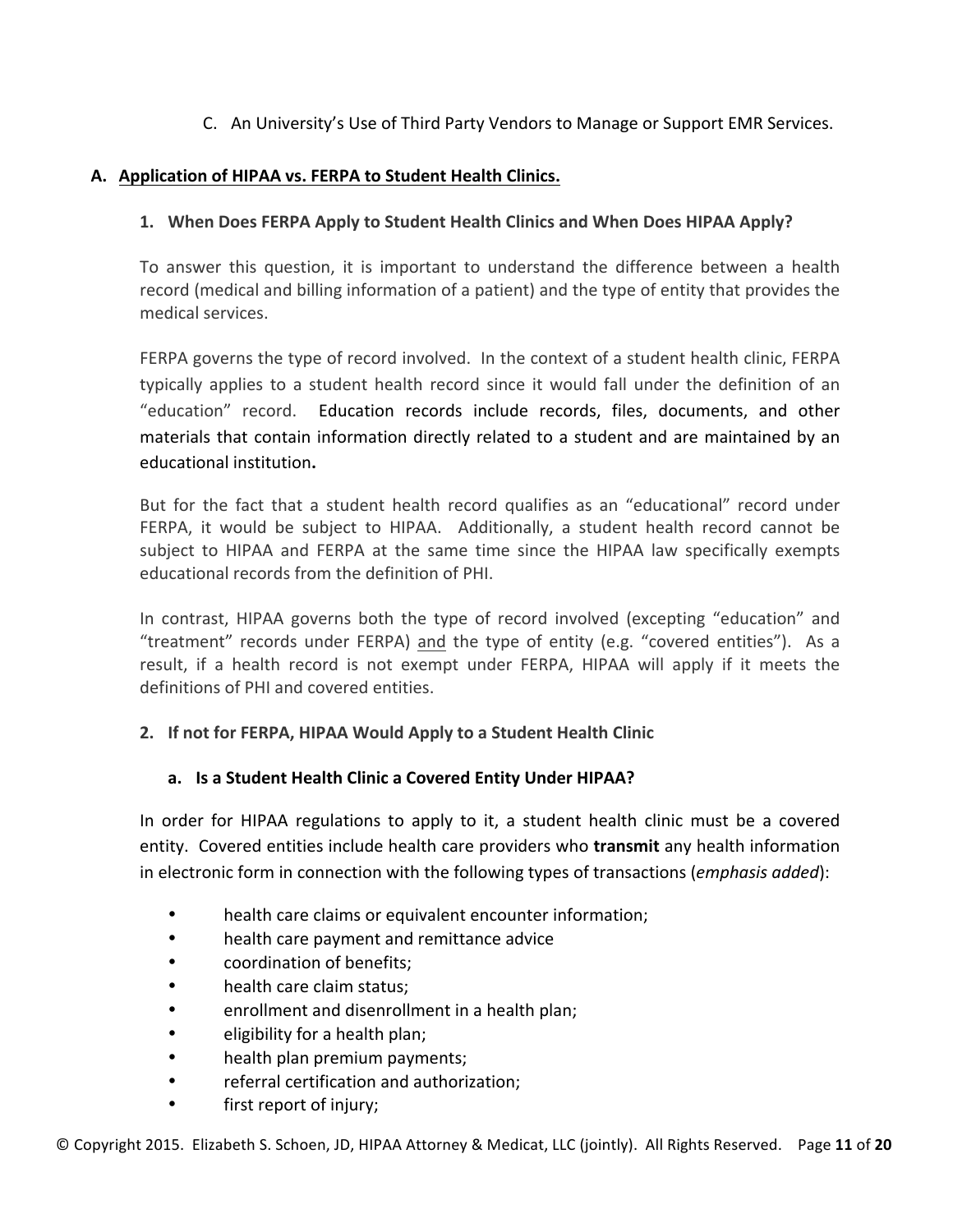- health claims attachments; and
- other transactions that the Secretary may prescribe by regulation.<sup>xxxiv</sup>

Do Student Health Clinics "Transmit" Health Information? Since the definition of covered entities requires an entity to "transmit" health information in electronic form, it is important to understand how the term "transmit" is defined. The way to understand how "transmission" is defined is by looking at the definition of "transaction."<sup>xxxv</sup> HIPAA defines "transaction" as a "transmission of information between two parties." Note that the definition does not define it as a transmission between two entities, but merely as one between two parties. Additionally, the definition of electronic media<sup>xxxvi</sup>, the medium which information is transmitted in electronic format, explicitly includes intranets and private network. Included in this definition as well are other types of electronic media that can be used to move information between entities or within a single organization.

HIPAA does not provide a definition for the term "transmit." Since it is not a term of art, the common definition for the word should be used. The common use definition of the word "transmit" is very broad. By its definition, one may transmit information to another person through spoken word. Thus, student health clinics and their medical personnel likely transmit health information so long as they communicate health information in electronic form, even within the clinic, such as between a doctor and a nurse.

#### **b.** Are Student Health Clinics Health Care Providers Under HIPAA?

Under federal law, a health care provider is a provider of services (as defined in section 1861(u) of 42 U.S.C. 1395x(u), a provider of medical or health services (as defined in section 1861 of 42 U.S.C. 1395 $x(s)$ , and any other person or organization who furnishes, bills, or is paid for health care in the normal course of business. By this definition, it appears that student health clinics and their employees fall within the definition of health care providers.

#### **c. Is a Postsecondary Educational Institution a Hybrid Entity Under the HIPAA?**

On its website under "Frequently Asked Questions," the Office of Civil Rights ("OCR") has addressed the issue of whether a post-secondary educational institution is a hybrid entity.<sup>xxxvii</sup> Specifically, in its answer to the question, OCR provides:

"Yes. A postsecondary institution that is a *HIPAA* covered entity may have health information to which the Privacy Rule may apply not only in the health records of nonstudents in the health clinic, but also in records maintained by other components of the institution that are not education records or treatment records under *FERPA*, such as in a law enforcement unit or research department. In such cases, the institution, as a *HIPAA* covered entity, has the option of becoming a "hybrid entity" and, thus, having **the** *HIPAA* **Privacy Rule apply only to its health care unit. The school can achieve**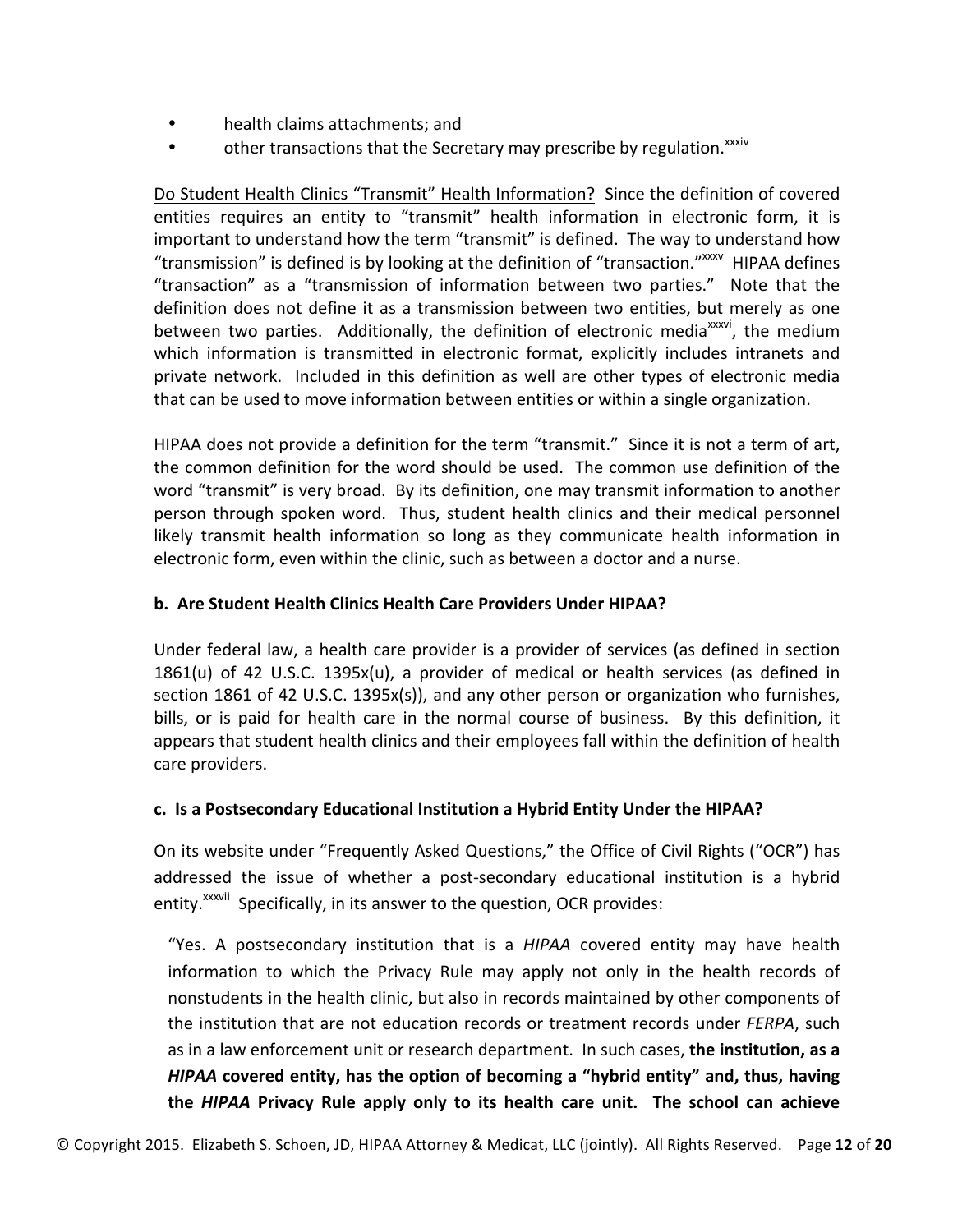hybrid entity status by designating the health unit as its "health care component." (*Emphasis added*) As a hybrid entity, any individually identifiable health information maintained by other components of the university (i.e., outside of the health care component), such as a law enforcement unit, or a research department, would not be subject to the *HIPAA* Privacy Rule, notwithstanding that these components of the institution might maintain records that are not "education records" or treatment records under FERPA. XXXVIII

#### **3. HIPAA Implications If Treating Non-Students.**

## **a.** What if an Employee of the University receives health services at a Student Health **Clinic?**

If an employee of a University receives services at a student health clinic, that employee's health records are not subject to FERPA since they would not fall within the definition of "education record." HIPAA would apply to the employee's health record unless it falls under the employment exception to the definition of PHI under HIPAA. Like the education record exception, HIPAA regulations exempt from the definition of PHI, "employment records held by a covered entity in its role as an employer."xxxix Hence, if an employee of a University is receiving flu shots at a health clinic as part of a university wide employee safety mandate, HIPAA would not apply. However, if an employee of a University goes to a student health clinic at their discretion for an annual physical, the clinic would be subject to HIPAA since the provision of medical services is usually not a function related to employment. 

#### **b.** What if a Patient is Both a Student and an Employee of the University?

If a patient is both a student and an employee of a postsecondary educational institution, that person's student health clinic medical records are subject to FERPA.

## c. What if a Student Health Clinic Treats Patients Who Are Neither Employees nor **Students, such as Family Members of Employees or the Public?**

If a patient at a student health clinic is neither a student nor an employee, the protected health information held by the clinic is subject to HIPAA regulations because seeing these types of patients qualifies it as a covered entity. This information is not subject to FERPA since it falls outside the definition of "education" record. If seeing non-students, then the clinic is acting as a covered entity under HIPAA.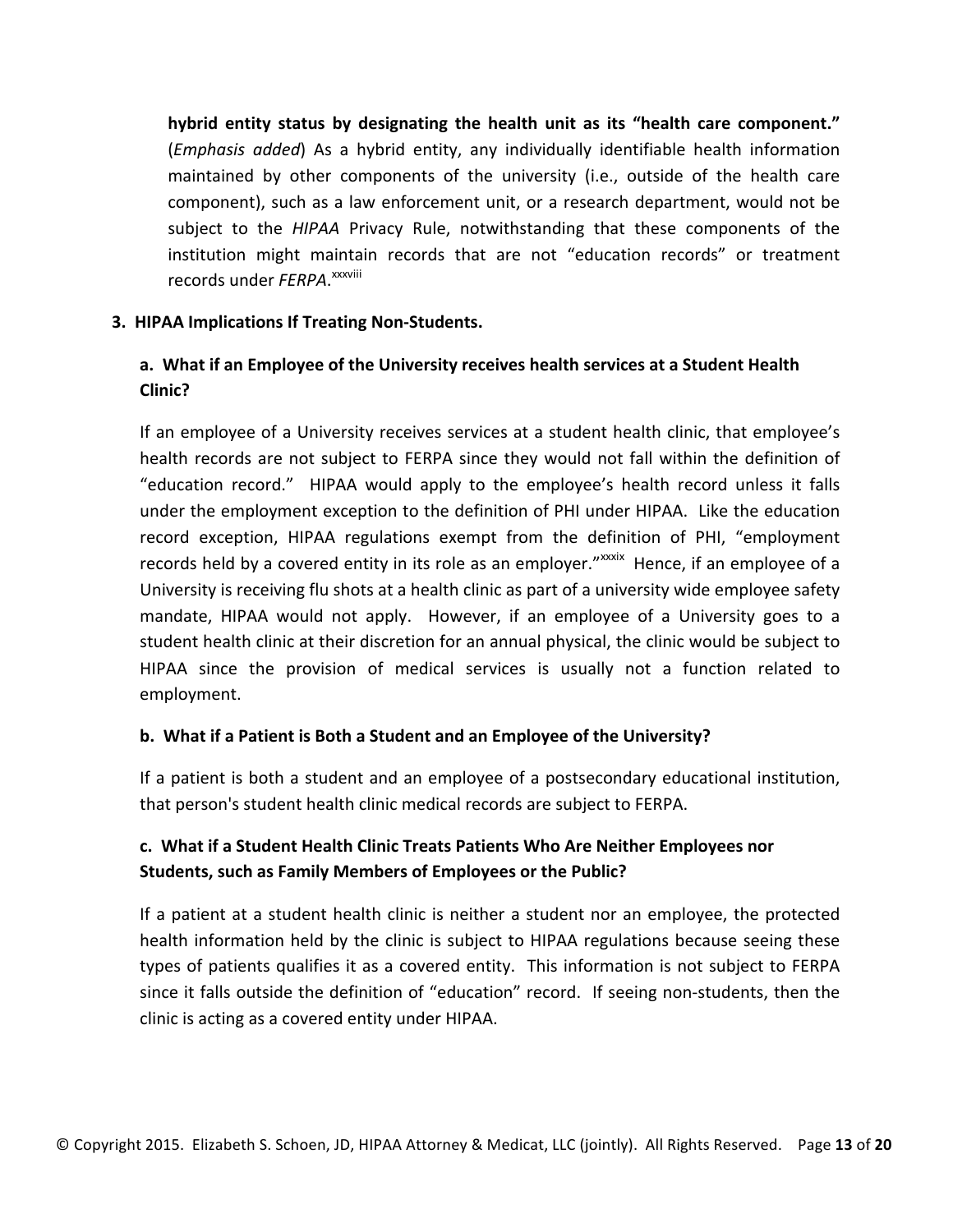## **B.** Disclosure of Student Health Records to External Providers and Insurance Companies, **Including Student Health Insurance Plans.**

## 1. What Happens when a Student Health Record is Disclosed to an External Provider as a **Referral for Treatment?**

For the University, the student health record would be considered an "educational record" under FERPA. If the University discloses the student health information to an external provider (such as another physician, clinic or hospital) then the record in the external provider's possession would be subject to HIPAA regulation since they would be considered a covered entity.

## **2. What Happens When a Student Health Clinic Bills a Third-Party Insurance Company?**

Arguably, billing information in a student health clinic's possession is an education record since it applies directly to the student. Because a third party insurance company is defined as a covered entity,<sup>xl</sup> once the billing records are in the insurance company's possession, the insurance company would be subject to HIPAA. However, this is a grey area subject to future regulatory opinion by OCR. Arguably, the records at the educational institution would still be subject to FERPA.

If all the records being transmitted are education records, the health center is not subject to HIPAA by virtue of the transmission.

## **3. What Happens if a Student Health Clinic Uses a Third-Party Billing Services Vendor to Manage Insurance Claims?**

In this scenario, the answer will depend on the type of records the third party billing company is managing. If the University sends billing records on non-students to process insurance claims, then it would clearly fall within HIPAA and there should be a written business associate agreement between the University and the billing company.

If the University only sends student records to a billing company to process claims, there is a strong argument that FERPA applies since under FERPA, an education institution can delegate the handling of student records. This too is a grey area and may ultimately be found subject to HIPAA in order to ensure that the vendor is protecting the privacy rights of the student.

**Practice Tip**: As a precautionary measure, it may be best to have a business associate agreement with the third party billing insurance company even if the University takes a *FERPA position.*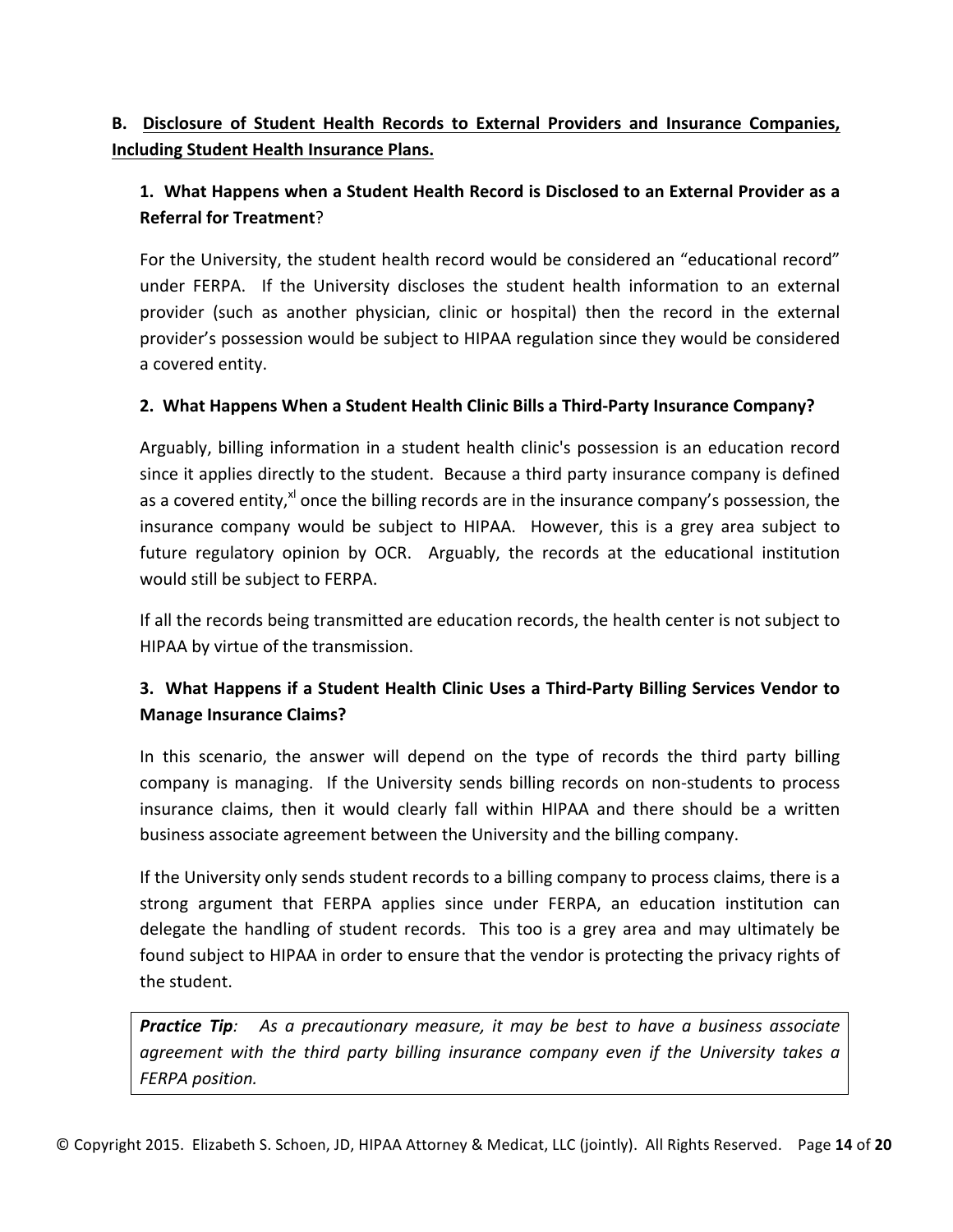**Sample language**: "Client's execution of the Business Associate Agreement does not *constitute an agreement or admission that Client is a Covered Entity for purposes of HIPAA in the services transacted under this Agreement."* 

#### **C. A University's Use of Third Party Vendors for EMR**

## 1. Is HIPAA implicated if a University purchases EMR Software and Maintains the **Software and Database on the University's Server?**

It depends on the type of health services and type of people that are served by the University health center. If the health center only provides health services to students, then the information contained in its EMR would be considered education records under FERPA, and therefore not subject to HIPAA since the HIPAA regulations explicitly provide that "education and treatment records under the FERPA laws are exempt from HIPAA" (Example A). If, however, the education client provides health services in its clinic to non-students, HIPAA would be implicated since records related to such services would not be specifically exempted under HIPAA, and therefore the education client would be considered a covered entity under HIPAA (Example B).

Maintaining the software on its own server implicates HIPAA only if the University provides health services to individuals other than students.

**Practice Tip**: It is important to note that if HIPAA applies, as in Example B, the EMR vendor *would be considered a "business associate"* subject to HIPAA requirements like a covered *entity.* Moreover, as a precaution, it would be good to have a business associate agreement with the EMR Vendor in both examples in case it was determined that HIPAA applied to *Example A.*

## **2.** What is Encryption and When Should it be Used to Protect Our Institution if the University is Hosting the Software and Databases?

Encryption is the use of an algorithmic process to transform data into a form in which there is a low probability of assigning meaning without use of a confidential key process. HHS has declared that the use of encryption is deemed secure and exempt from the breach notification requirements. It is recommended that covered entities should make efforts to encrypt all forms of its electronic health information, including intranets, compact disks, portable devices, cloud computing services, and emails.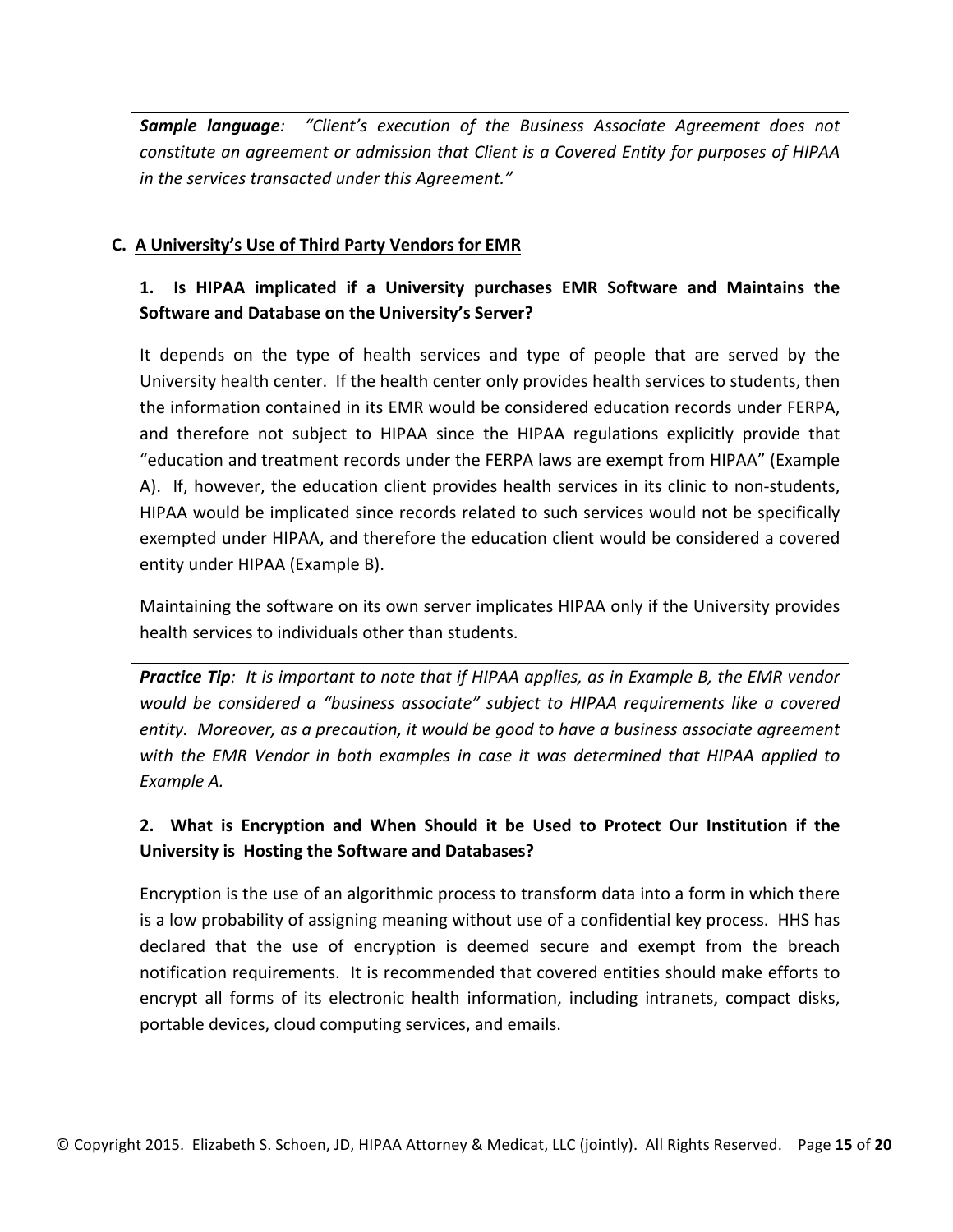**Practice Tip:** As an industry best practice, it is recommended that Universities using e-PHI *make encryption a mandatory standard with all of their vendors that host and transmit* protected health information. For example, Medicat encrypts its data at rest for every *hosted client with no exceptions.*

## **3. What Happens if a University Purchases EMR Hosted Software and the EMR Vendor Maintains the Database on the EMR Company's Server via the "Cloud"?**

This is similar to the previous question in that if the University only uses student health information on its EMR software, then FERPA would apply. However, if they are using more than student data on its EMR system, HIPAA would apply.

If HIPAA applies, the key question is whether the EMR Company uses encryption software for data in motion and data a rest. It is important to note that HHS has deemed encryption as a "secure" method of maintaining and transferring data and therefore not subject to the stringent breach notification requirements under HIPAA. If the EMR Company has encryption software, then hosting it on a cloud would satisfy the HIPAA security requirements since HHS has declared that the information is "secure". However, the vendor is still subject to the other HIPAA requirements with respect to its role as a business associate. Business associates are responsible for complying with the HIPAA regulations and are independently liable to OCR for failing to do so.

#### 4. What are the Implications of e-Prescribing through an EMR Vendor?

FERPA would apply to the University if it only retains and uses students' health information on its EMR software. Therefore, arguably, the EMR Company would not be a business associate of the University under HIPAA (although see recommended Practice Tip below regarding use of a "conditional" business associate agreements.)

However, if the University retains and uses non-student information on its EMR, HIPAA would apply. The 2013 HIPAA regulations specifically define business associates to include e-prescribing services. In this case, the e-Prescribing service company would be a subcontractor of the EMR Company. The EMR vendor is a business associate of the University and the e-Prescribing services would be considered a business associate of the EMR vendor (subcontractor of a business associate) and would be responsible for complying with the administrative and technical safeguards of the HIPAA Privacy and Security Rules. The EMR vendor would also need a business associate contract with the e-prescribing company.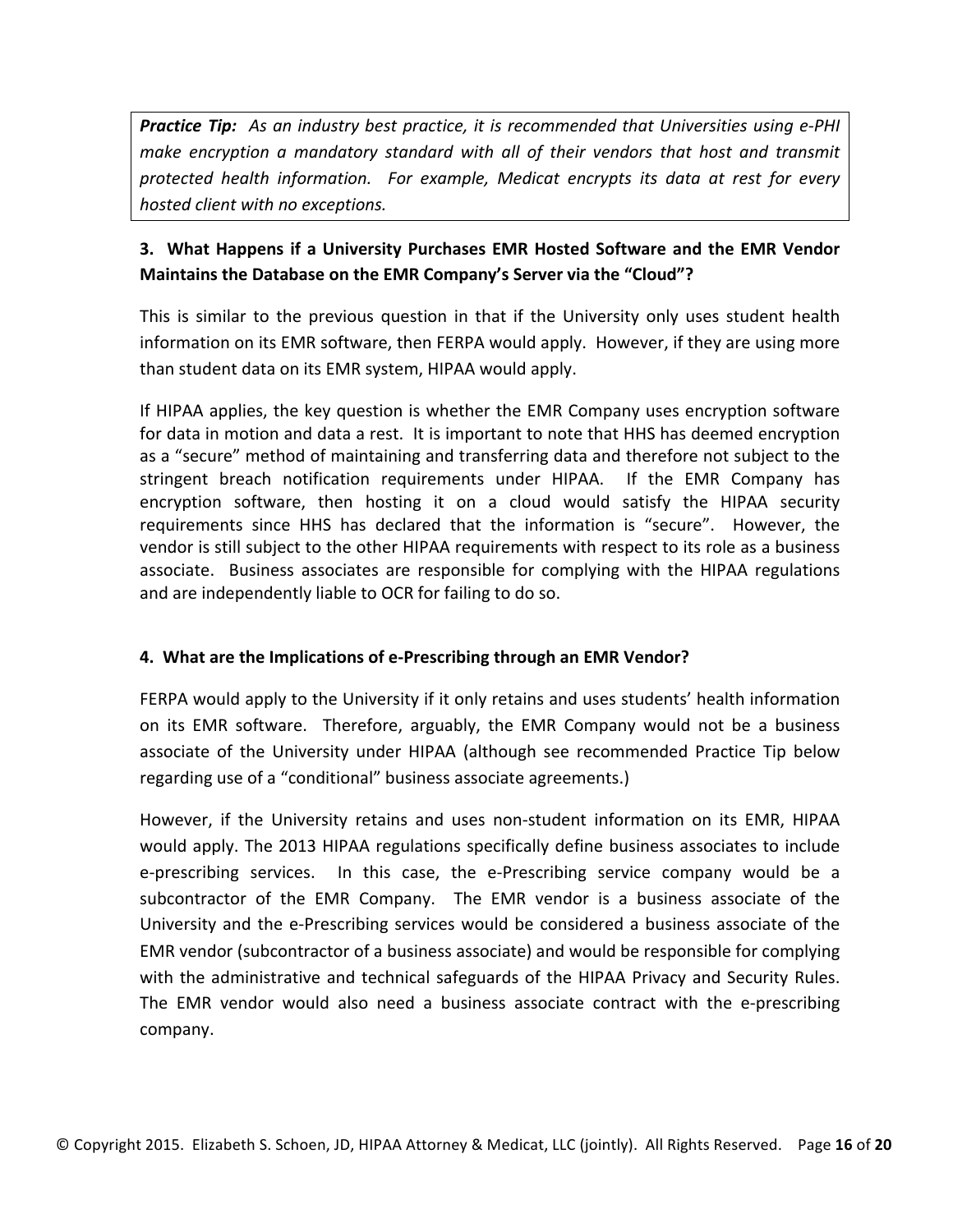## **5.** What is Required for a University when PHI is Shared Electronically with Outside **Vendors such as Laboratories, Radiology Practices, or Pharmacies?**

First, if FERPA applies and the University is only sharing student health information, arguably, they would still be subject to FERPA if they share this information electronically with these outside vendors.

However, if the clinic shares non-student information with these outside vendors, the University qualifies as a "covered" entity under HIPAA and thus responsible for complying with all of the HIPAA Rules. Additionally, in this situation, the University must consider whether the outside vendor qualifies as a separate "covered entity" conducting "healthcare operations" on behalf of a patient of the education client or a "business associate" of the education client. 

Under HIPAA, a covered entity can share protected health information with another covered entity if they are part of healthcare operations.<sup>xii</sup> In this scenario, a laboratory, a radiology practice and a pharmacy system, all of which are separately licensed to provide their services, and which provides such services on behalf of an education client, would be seen as separate covered entities. While they need to make sure that there are safeguards in place to protect the education client's protected health information, they can share such information between each other without having to get specific authorization from the education client's patient.

These vendors would only be business associates if they are doing something specifically on behalf of the education client and not just providing services that they are qualified to provide under their professional licensure. If the vendor is a business associate that intends to maintain or receive protected health information on the client's behalf, the client must enter into a written business associate agreement and obtain satisfactory assurance that the vendor will appropriately safeguard the information before it discloses such information to the vendor.

In all of these scenarios, it is important to note that HIPAA privacy laws mandate that covered entities and business associates follow the "minimum necessary" standards. XIII These standards require that the covered entity and business associates make reasonable efforts to limit the amount of protected health information disclosed only as minimally necessary to accomplish the intended purpose of the use.<sup>xliii</sup>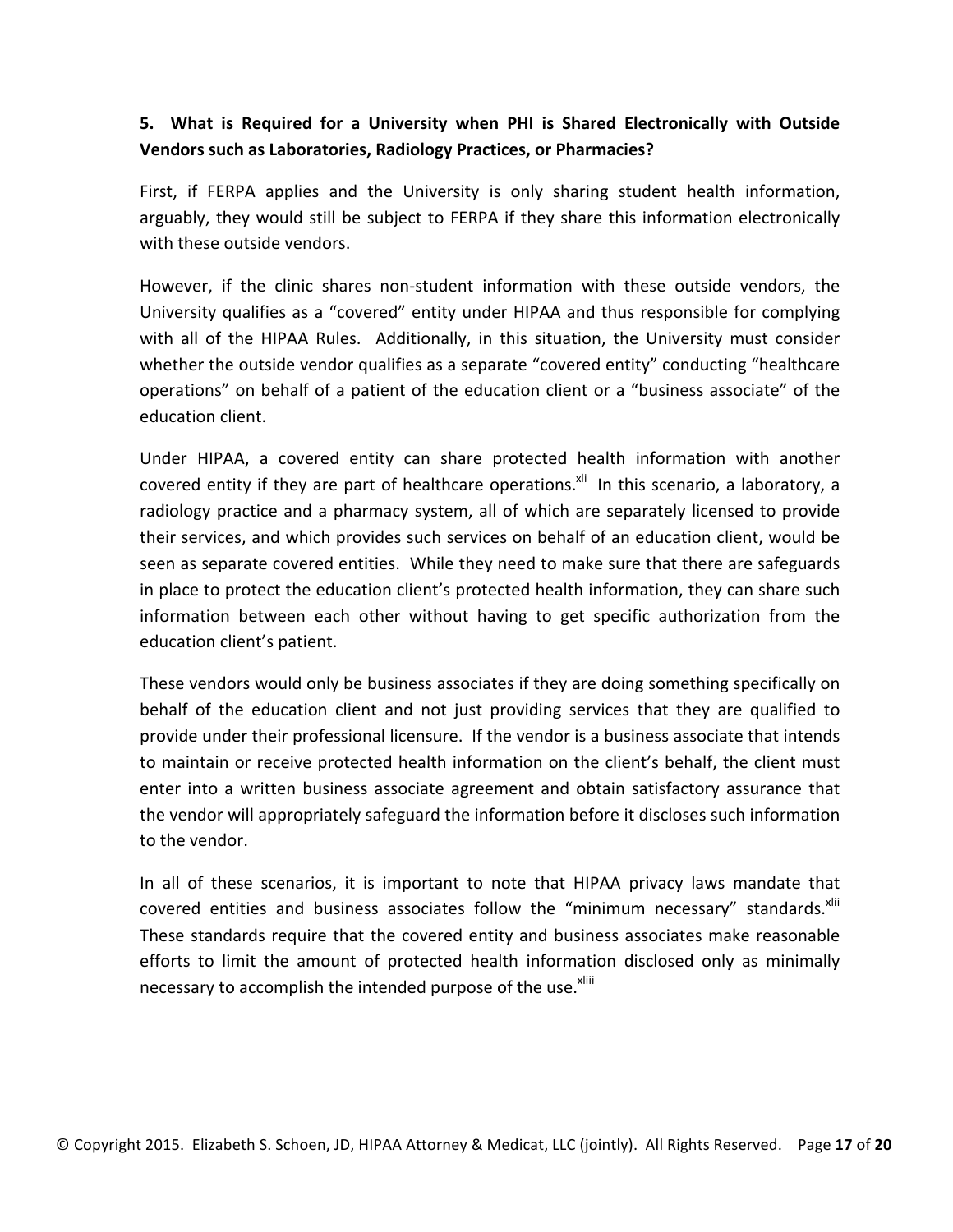## **6.** What is an EMR Company's Role if it Provides an Interface to the Outside Vendors in **Question 5?**

If an EMR Company is providing an interface to the outside vendors like the laboratory, radiology practice, and a pharmacy system, it is doing so as a contractor to its education client. If the University only uses student records in its EMR, then arguably FERPA applies. In this situation, arguably a business associate agreement is not required but we recommend that as a precautionary measure, include conditional language in a BA agreement if it is determined that HIPAA applies (see Practice Tip below).

In contrast, if the University's EMR includes non-student health records, FERPA would not apply and the student health clinic would be considered a covered entity subject to HIPAA. As such, it would be required to enter into a BA Agreement with the EMR company and the EMR company would have to enter into a business associate agreement with the outside vendors as a subcontractor of a business associate.

**Practice Tip**: As a precautionary measure and best practice, it is recommended that the *University enter into a "conditional" business associate agreement with the EMR Company in* the event HIPAA does apply and the University can make sure that its vendors are *complying with HIPAA. For example, standard disclaimer language could be used at the top* of the agreement stating that the University takes the position that HIPAA does not apply to *the services outlined in the Vendor Agreement, but if it is determined that HIPAA applies, the parties have executed the BA Agreement.* 

**Sample language**: "Client's execution of the Business Associate Agreement does not *constitute an agreement or admission that Client is a Covered Entity for purposes of HIPAA in the services transacted under this Agreement."* 

## **7. Is there a Difference if a University Directly Contracts with an e-Claims Clearinghouse versus having their EMR Vendor Contract with the e-Claims Clearinghouse as Part of the EMR Company's Bundled Service?**

Yes. Using the same rationale as the answer question 6 above, the answer depends on whether the University uses only student information on its EMR and therefore would be subject to FERPA.

If HIPAA applies to the University, when the University contracts directly with an e-claims clearinghouse, the e-claims clearinghouse becomes a business associate of the University. A written business associate agreement will have to be executed between the University and the e-claims clearinghouse that includes all of the mandatory provisions under HIPAA. If the EMR company contracts with e-claims clearinghouse, the e-claims clearinghouse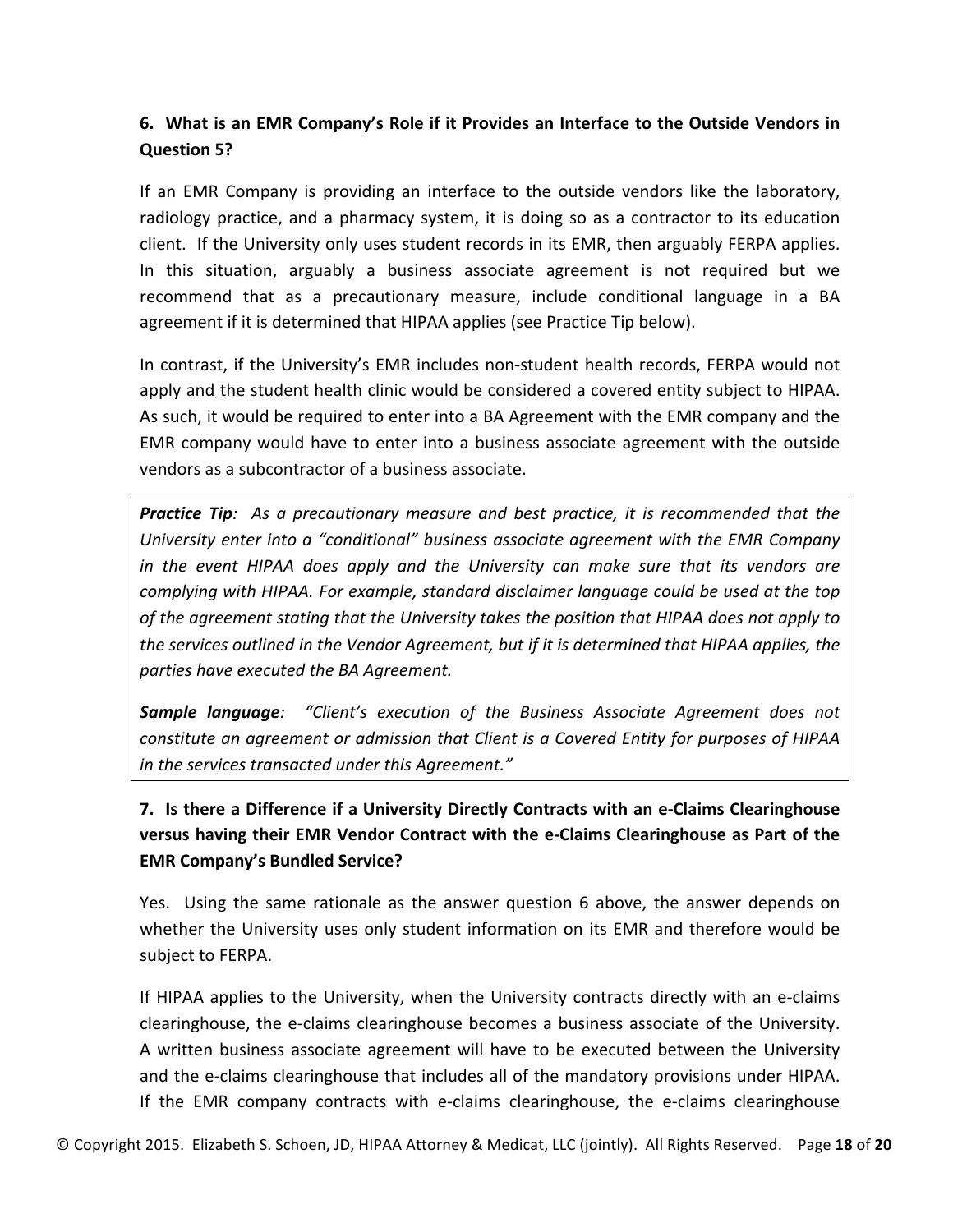becomes a subcontractor of the EMR company. In that situation, there would need to be two business associate contracts: (1) between the University and the EMR Company; and  $(2)$  a business associate agreement between the EMR company and the e-claims clearinghouse.

#### **IV. CONCLUSION**

Medical and health information handled by student health clinics may be subject to FERPA, HIPAA, and in very narrow and implausible circumstances, neither. The manner that such information is regulated depends on what kind of information it is, with whom it is shared, what it is used for, and whether the patient is a student. HIPAA laws require covered entities and their business associates to implement extensive privacy and security safeguards, while FERPA do not have similar requirements, creating a disconnect between the privacy interests under FERPA and under HIPAA.

While the HIPAA regulations clearly appear to have considered the FERPA legislation by exempting "education" records from HIPAA protections, HHS did not go far enough to address the issue of student health clinics and their expanding roles in the health care arena. As student health clinics provide more conventional medical and administrative services such as billing third-party insurance companies and offering more services to people other than students, they become more like typical ambulatory clinics, and therefore more like the covered entities regulated under HIPAA.

For those entities subject to HIPAA, the government is now holding not only the providers, but also the vendors that do business with the providers, directly accountable for complying with the HIPAA privacy and security laws.

Even if a University qualifies for the FERPA exception, we suggest that you begin to consider a long term plan to adopt HIPAA-mandated administrative, physical and technical safeguards as best practices for your student health center. Holding your own organization as well as your business associates (vendors) to HIPAA standards will not only provide a high level of practical and legal protection from liabilities associated with privacy breaches, but would also prepare you in the event that federal or state governments ultimately 'fill in the gaps' and determine that HIPAA<sup>xliv</sup> privacy and security safeguards do apply to student health clinics.